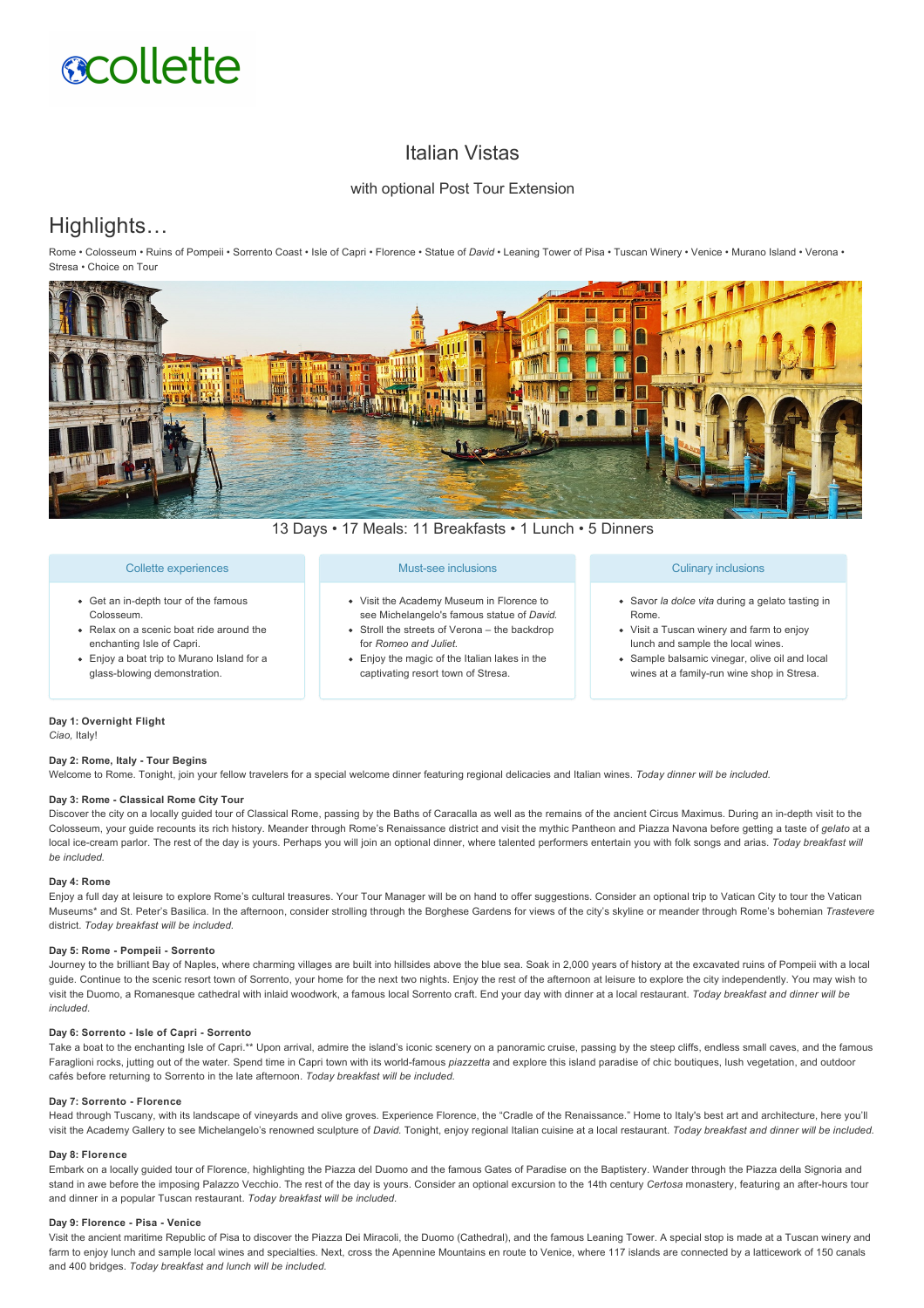#### Day 10: Venice - Murano Island - Venice

Embark on a boat trip<sup>\*\*\*</sup> to Murano Island for a glass-blowing demonstration. When you return, step off the beaten path and see for yourself how the locals live. Explore the Castello district with a local expert, walking canal by canal through the narrow streets all the way to St. Mark's Square. Admire the stunning Basilica and the ornate façade of the Doge's Palace. The remainder of the day is at leisure. Consider an optional gondola cruise to experience Venice's most famous pastime. *Today breakfast will be included.*

#### Day 11: Venice - Verona - Stresa, Lake Maggiore

Depart Venice for Verona, and stroll the streets that were the backdrop for Shakespeare's *Romeo and Juliet.* Arrive in the resort town of Stresa in the breathtaking Italian Lakes District, your home for the next two nights, and admire the beautiful views of Lago Maggiore. *Today breakfast and dinner will be included.*

#### **Day 12: Stresa Choice on Tour Isola Dei Pescatori**

Today, **it's your choice!** Take a boat across Lake Maggiore to Isola Bella, where you'll join an expert guide and venture into the Borromeo Palace\*\*\*\* **OR** cross into Switzerland and hike the Simplon Pass for a taste of the Swiss Alps, admiring the Simplon Hospice dominating the landscape. Tonight, travel by boat to Isola dei Pescatori\*\*\*\*\* for a farewell dinner surrounded by beautiful scenery. *Today breakfast and dinner will be included.*

#### **Day 13: Stresa Tour Ends**

Your Italian adventure comes to a close today. *Today breakfast will be included.*

Experience It! Pompeii

Step into the past in Pompeii, a land eerily conserved in time. When Mount Vesuvius erupted in the 1st century AD, the city was covered in nearly 20 feet of ash, conserving its last tremulous moments. Excavations began in the 1700s but were not complete for centuries. In 1863, a technique was developed to use plaster into the spaces where bodies had decomposed - creating a near-perfect image of the victims. Explore this legendary UNESCO World Heritage Site with an expert guide and get a glimpse into what life was like in this prosperous ancient city.

| Your itinerary at a glance                  |                                                                        |
|---------------------------------------------|------------------------------------------------------------------------|
| Day 1                                       | Overnight Flight                                                       |
| Days $2-4$                                  | Mediterraneo Hotel, Rome or Kolbe<br>Hotel, Rome                       |
| Days 5, 6                                   | Hotel Michelangelo, Sorrento or Towers<br>Hotel, Sorrento              |
| Days 7, 8                                   | Grand Hotel Baglioni, Florence or<br>Starhotels Michelangelo, Florence |
| Days 9, 10                                  | NH Venezia Santa Lucia. Venice                                         |
| Days 11, 12                                 | Regina Palace Hotel, Stresa                                            |
| On some dates alternate hotels may be used. |                                                                        |

*Collette's Flagship:* Collette's tours open the door to a world of amazing destinations. Marvel at must-see sights, sample regional cuisine, stay in centrally located hotels and connect with new and captivating cultures. These itineraries offer an inspiring and easy way to experience the world, where an expert guide takes care of all the details.

# Please Note:

Economy air rate and schedule are applicable for groups of 10 or more traveling on the same flights and dates.

Single accommodations are limited and are available on a first come, first served basis.

When reserving single accommodations, be advised that single rooms in Italy are often smaller in size.

To complete your tour, we include roundtrip airport-to-hotel transfers when purchasing our airfare with your tour. If you have arranged for your **own air**, we are pleased to provide you the option of *purchasing* these transfers. Please note that all transfers will leave at pre-scheduled times.

\*All included museum visit dates and times are subject to change based on availability of reservations. Due to the unpredictable nature of the events schedule at the Vatican, on certain dates it may be necessary to visit the Vatican Museums at a different time. For example, when the Vatican option falls on a Wednesday, the order of included and optional tours may be reversed in order to participate in all activities for that day. Most national museums in Florence, including the Uffizi Gallery and the Academy, are closed on Mondays. If the Academy Museum is featured in your itinerary on a Monday, reservations will be made to visit the museum on an alternative day.

Please be advised that on occasion you may experience higher than average wait times for entering the Colosseum, the Vatican Museums, The Academy Gallery Museum and the Duomo.

Some of the most unique sightseeing can mean accessing locations that restrict motor coaches, especially in historic areas such as Rome, Florence, Pisa, Venice and Verona. For your comfort, we recommend bringing walking shoes. If you require a walker or wheelchair, or have difficulty walking, you may not be able to access some of these areas and may want to consider an alternate program with us. Our travel counselors can provide additional information or assistance to help you determine the perfect trip for you.

\*\*Your boat trip to Capri may not be available due to inclement weather. If this happens, we will make alternate sightseeing arrangements. In case the scenic boat ride around the Isle of Capri cannot operate, you will visit

#### Anacapri village instead.

\*\*\*\*Isola Bella and the Borromeo Palace are open from April 1 to October 31. If you are travelling between November 1 and March 31, you will enjoy a scenic cruise of the Borromean Islands and a visit to Pallanza village instead.

\*\*\*\*\*Due to inclement weather in the winter months, your farewell dinner at Isola dei Pescatori may not be possible. In such an event, your farewell dinner will take place in the town of Stresa.

\*\*\*Your visit to Murano Island may be substituted with a visit to a local glass factory in Venice in the event of inclement weather.

Please note that most shops and businesses in Italy and Switzerland are closed on Sundays and on national/religious holidays.

Please be advised many airlines do not provide advance seat assignments until check-in at the airport. Advance seating will be subiect to the airline's terms and conditions.

Air passengers will depart from Milan airport. All return transfers will depart from Stresa for Milan airport.

#### IDENTIFICATION

Passports are required for this tour at your expense. Certain countries require a minimum of 6 months passport validity from date of return home. You are strongly urged to contact the appropriate consulate for details. Visit [www.travel.state.gov](https://itinerary.collette.com/Documents/Flyer/13451/USD/www.travel.state.gov) for the U.S. State Department for the latest details about passports and visa requirements.

IMPORTANT: We recommend that our clients traveling abroad take a photocopy of their passport and applicable visas. It should be packed separately from your actual passport and visa. We also recommend leaving a copy at home with your emergency contact.

The overall activity level of this tour is a level 3. This means you're an on-the-go traveler. You don't want to miss a thing, so walking and standing for longer periods of time (1-2 hours) isn't a big deal. You can navigate hills and uneven ground, climb into various modes of transportation (tuk-tuk, cable car, Zodiac, etc.), and could possibly anticipate changes in elevation. You can expect some longer days balanced with free-time to recharge or set out on your own adventure. Please note, if you require a walker or wheelchair, or have difficulty walking, you may not be able to access some of these areas and may want to consider an alternate tour.

Extend your vacation with...

Optional 3 Days 2-Night Milan Post Tour Extension Rate: \$499.00 per person, double, land only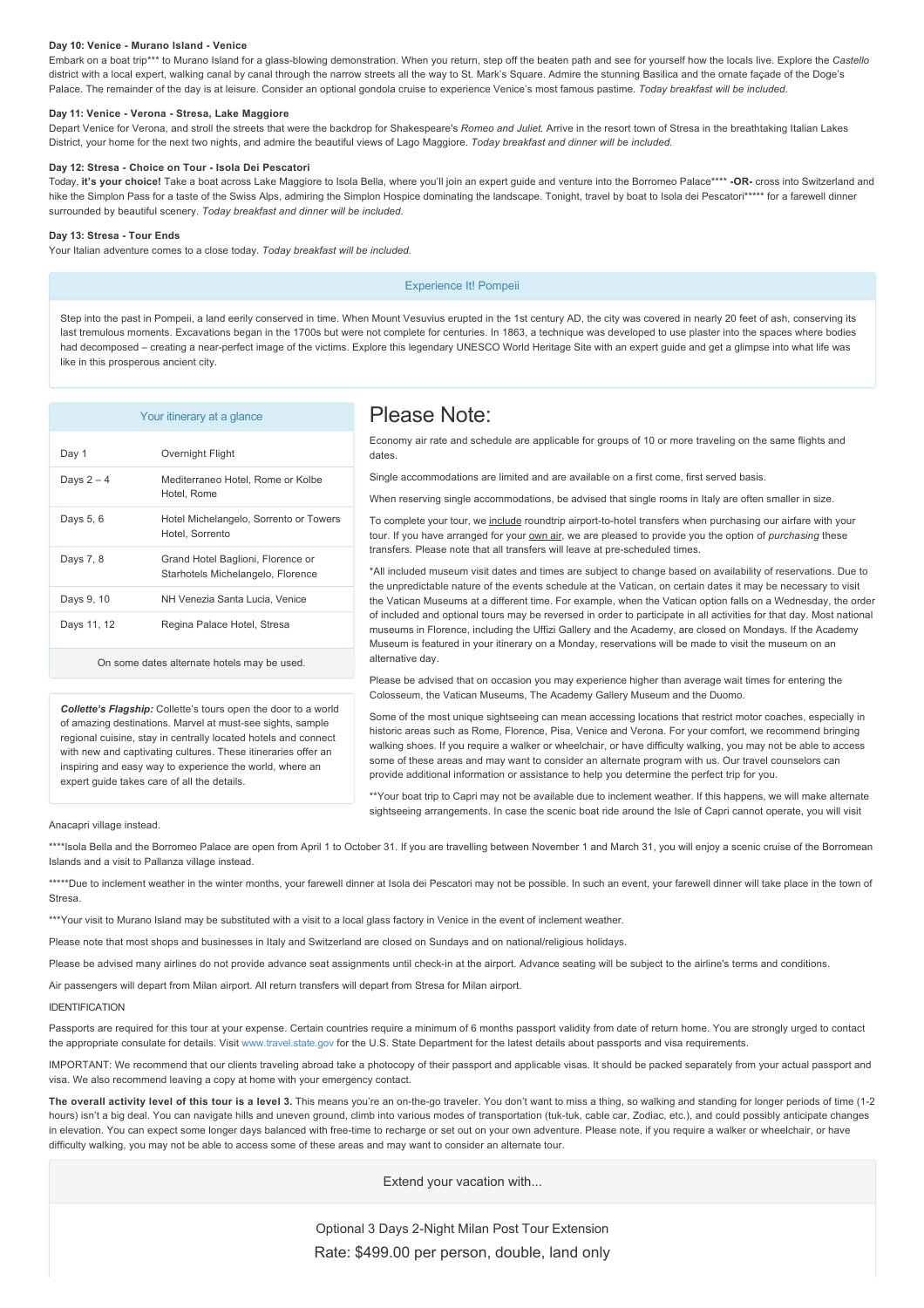# 2 Meals: 2 breakfasts

#### Day 13: Stresa - Milan

Transfer to Milan, a chic and sophisticated metropolis known for being a hub of high fashion. Upon arrival, receive your 2-day public transportation pass. Then take in some of the city's iconic sights on a locally guided walking tour: view the La Scala Opera House and Vittorio Emanuele Gallery, and visit the Duomo,\* Milan's magnificent Gothic cathedral. The remainder of the day is at leisure to explore this bustling city at your own pace.

#### **Day 14: Milan**

This morning explore Milan's contemporary architecture during a locally guided walking tour of its *CityLife* district. Feel the buzz of this financial and residential hub as you tour the Piazza delle Torri, surrounded by skyscrapers nicknamed the Straight, the Crooked and the Curved. The entire neighborhood is enveloped by an extensive urban park, populated by striking contemporary sculptures. The afternoon is at your leisure. You may choose to visit the Sforza Castle, Sant'Ambrogio Cathedral, Parco delle Basiliche or the Brera Academy of Fine Arts. *(B)*

#### **Day 15: Milan - Depart for Home**

Transfer to the airport for your flight home. *(B)*

#### Please Note:

Extensions are subject to availability and applicable charges at time of request.

During your extension, your local guide will provide included sightseeing services.

\*Please be advised that on occasion you may experience higher than average wait times for entering the Duomo.

We reserve the right to cancel this extension if a minimum of 3 passengers is not met to operate.

**The overall activity level of this extension is a level 3.** This means walking and standing for longer periods of time (12 hours) isn't a big deal for you. You can navigate hills and uneven ground, climb into various modes of transportation (tuk-tuk, cable car, Zodiac, etc.), and could possibly anticipate changes in elevation. You can expect some longer days balanced with free-time to recharge or set out on your own adventure.

## Optional Hotel Upgrade Available

#### **May 1 – 31, 2022 \$160.00** per person, double, land only

During your stay at the Regina Palace Hotel in Stresa, you may choose to enjoy views of Lago Maggiore by upgrading your accommodations to a lake view room. Please inquire about this upgrade at time of booking.

# Important reservation information:

#### IDENTIFICATION

Passports are required for this tour at your expense. Certain countries require a minimum of 6 months passport validity from date of return home. You are strongly urged to contact the appropriate consulate for details. Visit [www.travel.state.gov](https://itinerary.collette.com/Documents/Flyer/13451/USD/www.travel.state.gov) for the U.S. State Department for the latest details about passports and visa requirements.

IMPORTANT: We recommend that our clients traveling abroad take a photocopy of their passport and applicable visas. It should be packed separately from your actual passport and visa. We also recommend leaving a copy at home with your emergency contact.

**\*Airfare:** For your convenience, we offer airfare for purchase with all vacation packages. If you purchase an air inclusive program, your airfare will be quoted inclusive of all fuel, taxes and fees. Your rates are subject to change until paid in full. Preassigned seats are limited and may not be available on every flight or departure date.

**Checked Baggage Charges:** Some airlines may impose additional charges if you choose to check any baggage. Please contact your airline or refer to its website for detailed information regarding your airline's checked baggage policies.

Cancellation Charges for this tour: After your seat reduction date has passed, a non-refundable deposit will be retained. For Cancellation between 60-16 days prior to departure: cancellation fee of 30% of total price. For cancellation between 15-1 days prior to departure: cancellation fee of 50% of total price. For cancellation on the day of departure and after: 100% of total price. For Ocean Cruises: For cancellation between 9061 days prior to departure: cancellation fee of 35% of total price. For cancellation between 6031 days prior to departure: 60% of total price. 30 or fewer days prior to departure: 100% of total price. For River Cruises: including Europe, Russia, Egypt and China, 90-61 days prior to departure: cancellation fee of 50% of total price. For cancellation between 60-31 days prior to departure: cancellation fee of 85% of total price. For cancellation 30 or fewer days prior to departure: cancellation fee of 100% of total price. For Galapagos and Antarctica: A cancellation fee of 60% will apply for cancellation between 120-90 days prior to departure; A cancellation charge of 100% will apply for cancellation less than 90 days prior to departure. Cancellation protection is highly recommended and must be purchased at time of deposit. Air rates are subject to change until tour is paid in full. If Travel Protection Plan has not been purchased and a reservation is cancelled for any reason prior to departure - Air is 100% nonrefundable once paid in full. Cancellation charges also apply to reservations made for "pre" and "post" night accommodations. Payment of a Per Person Travel Protection Plan Fee quarantees a full refund of all payments (including deposit), except the Travel Protection Plan Fee itself, made to Collette for travel arrangements in case of cancellation of your travel plans for any reason prior to the day of departure. The Travel Protection Plan Fee with Air only covers airline tickets you have purchased from Collette. Exception: If you originally purchased nonrefundable airline tickets, Part B of the Travel Protection Plan may provide a refund for the airline tickets, taxes, or fees in the event of a cancellation for a covered reason (see Part B for more details). The Travel Protection Plan Fee does not cover any single supplement charges which arise from an individual's traveling companion electing to cancel for any reason prior to departure. However, the Part B travel insurance includes a single supplement benefit of \$1,000 for certain covered reasons as detailed in Part B. In this case, the single supplement will be deducted from the refund of the person who cancels. Division of this charge between the two passengers involved is solely their responsibility. If insufficient funds are deducted from the canceling client, the traveling client will be charged the remaining portion of the single supplement. Cancellation waiver protects you from penalties in the event you have a need to cancel your entire inclusive tour package up to the day prior to departure. Cancellation waiver does not indemnify you from penalties if you chose to cancel partial tour components or air. If you chose to partially cancel your vacation, you will be responsible for a revision fee as well as any penalties that are incurred at the time of the cancellation. Upon cancellation of transportation or travel services where you, the customer, are not at fault and have not canceled in violation of the terms and conditions above, you will be refunded 100%. Please see your sales agent for more information, or review our brochure for details.

Responsibilities: Collette monitors security situations around the world as well as government travel advisories. Conditions may require Collette to change or even cancel trips. You accept the risks involved in travel, both foreign and domestic, and accept responsibility for your own travel decisions. Guests may be required to review and sign a participation agreement prior to engaging in certain activities on the trip.

Neither Collette Travel Service, Inc., its affiliated entities and its and their employees, shareholders, officers, directors, successors, agents, and assigns (collectively "Collette"), own or operate any person or entity which is to or does provide goods or services for these trips. You agree to be bound by the conditions of carriage for all transportation providers. Collette does not maintain control or operate the personnel, equipment, or operations of these suppliers it uses and as such Collette assumes no responsibility for and cannot be held liable for any personal injury, death, property damage or other loss, accident, delay, inconvenience, or irregularity which may be occasioned by reason of (1) any wrongful, negligent, willful or unauthorized acts or omissions on the part of any of the suppliers or other employees or agents, (2) any defect in or failure of any vehicle, equipment, or instrument owned, operated or otherwise used by any of these suppliers, or (3) any wrongful, willful or negligent act or omission on the part of any other party. Client shall indemnify and hold harmless Collette Travel Service, Inc., its affiliated entities and its and their employees, agents, shareholders, officers, successors and assigns (collectively "Collette"), from all suits, actions, losses, damages, claims or liability for any personal injury, death, property damage or other loss, accident, delay, inconvenience or irregularity which is occasioned by any negligent acts or omissions of Collette arising out of any goods or services provided for this or these trips. Additionally, responsibility is not accepted for losses or expenses due to sickness, lack of appropriate medical facilities or practitioners, weather, strikes, theft or other criminal acts, war, terrorism, computer problems, or other such causes. Other risks may arise such as, but not limited to, hazards of traveling in foreign countries including undeveloped areas, the hazards of travel by aircraft, bus, van, train, automobile or other